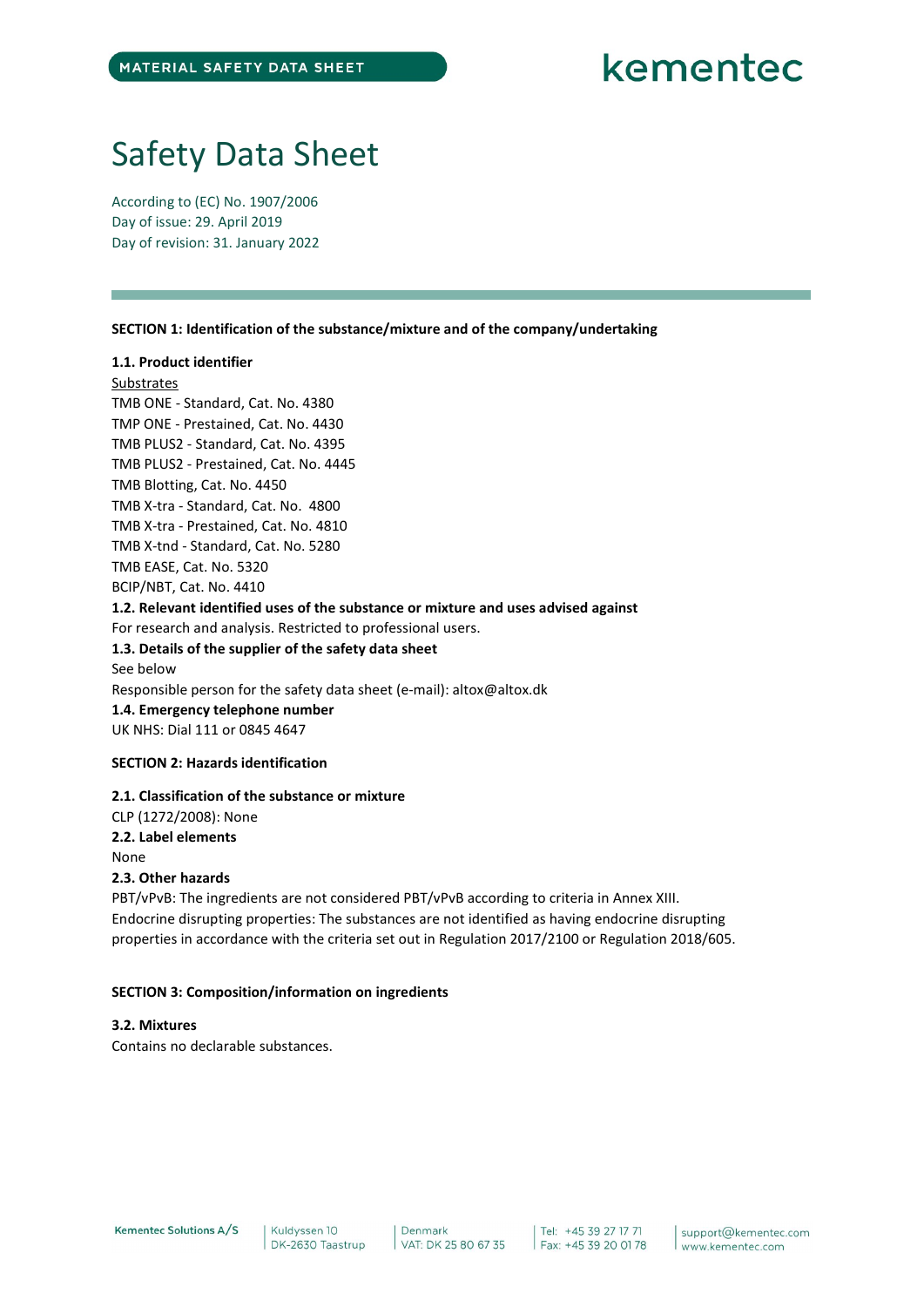#### SECTION 4: First aid measures

#### 4.1. Description of first aid measures

Inhalation: Move the affected person to fresh air. Keep at rest. If needed: get medical attention.

- Skin contact: Remove contaminated clothing and wash with soap and water. If irritation persists: Seek medical advice.
- Eye contact: Flush with water or physiological salt water, holding eye lids open, remember to remove contact lenses, if any. If irritation persists: Seek medical advice.
- Ingestion: Rinse mouth and drink plenty of water. Keep under surveillance. If needed: get medical attention.

#### 4.2. Most important symptoms and effects, both acute and delayed

May cause slight irritation of skin, eyes and gastrointestinal tract.

4.3. Indication of any immediate medical attention and special treatment needed Show this safety data sheet to a physician or emergency ward.

## SECTION 5: Firefighting measures

#### 5.1. Extinguishing media

Not combustible; aqueous solution.

5.2. Special hazards arising from the substance or mixture

Not relevant (the product is not combustible).

#### 5.3. Advice for firefighters

When extinguishing surrounding fires use breathing apparatus with an independent source of air.

#### SECTION 6: Accidental release measures

## 6.1. Personal precautions, protective equipment and emergency procedures

Use personal protective equipment - see section 8.

## 6.2. Environmental precautions

Avoid empty into drains. If large amounts of the mixture contaminate sewages, inform appropriate authorities in accordance with local regulations.

## 6.3. Methods and material for containment and cleaning up

Absorb spilled liquid and place spillage in a plastic container. Further handling of spillage - see section 13.

## 6.4. Reference to other sections

See references above.

## SECTION 7: Handling and storage

## 7.1. Precautions for safe handling

Avoid contact with skin, eyes and clothing. 7.2. Conditions for safe storage, including any incompatibilities At 2-8°C. Keep container closed when not in use. Protected against light. 7.3. Specific end use(s) See section 1.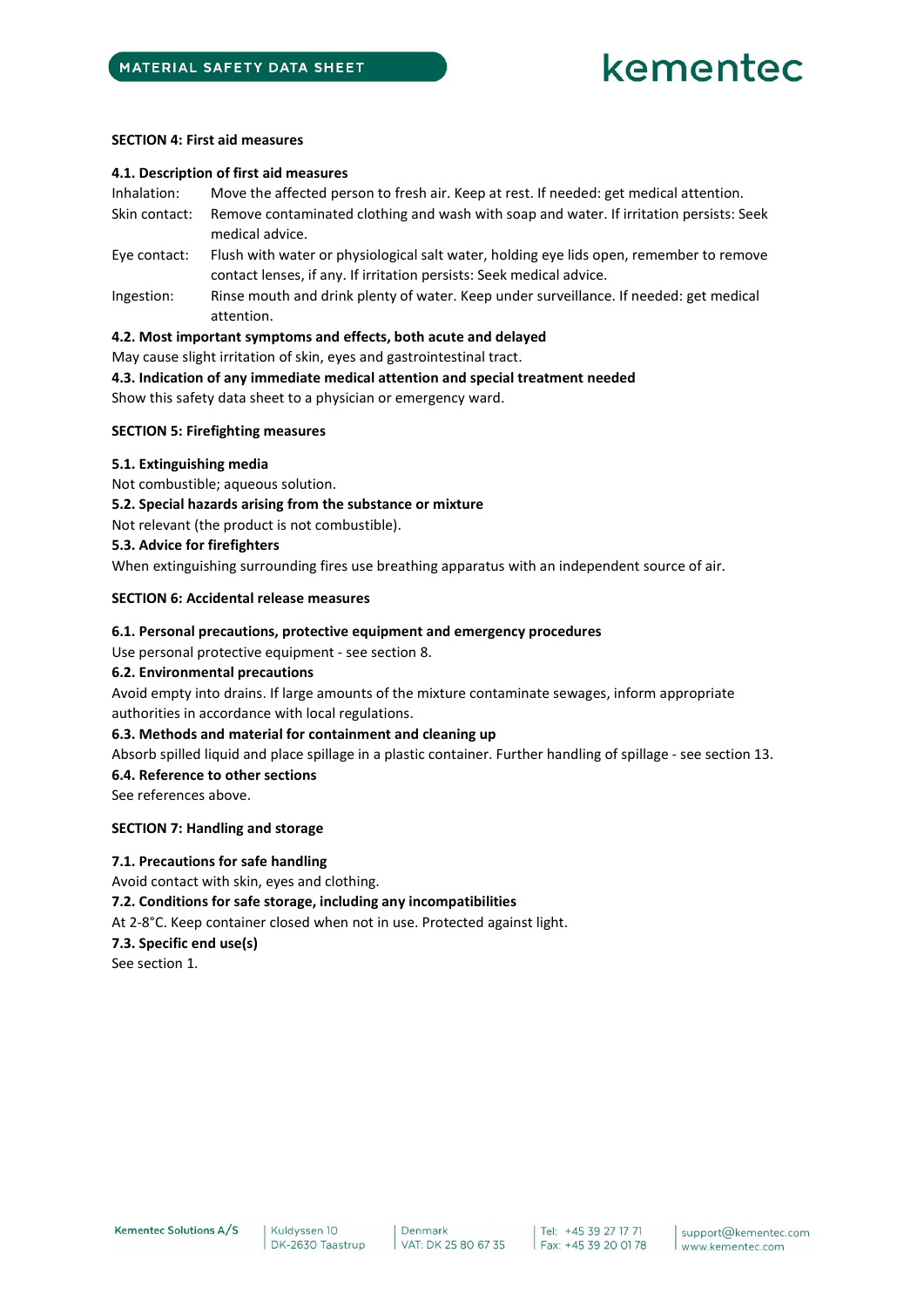#### SECTION 8: Exposure controls/personal protection

#### 8.1. Control parameters

Occupational exposure limits (EH40/2018): None DNEL/PNEC: No CSR.

#### 8.2. Exposure controls

Appropriate engineering controls: None particular. Personal protective equipment: Inhalation: Not relevant during normal use. Skin: Normally not necessary. In case of prolonged or repeated work: Wear protective gloves (EN374) e.g. of nitrile. Eyes: Not relevant during normal use. Safety goggles (EN166) when there is risk of eye contact. Environmental exposure controls: None particular.

#### SECTION 9: Physical and chemical properties

## 9.1. Information on basic physical and chemical properties

| Physical state:                                  | Liquid                      |
|--------------------------------------------------|-----------------------------|
| Colour:                                          | None                        |
| Odour:                                           | None                        |
| Melting point / freezing point $(°C)$ :          | No available data           |
| Initial boiling point and boiling range (°C):    | $~\sim$ 100                 |
| Flammability (solid, gas):                       | Not relevant                |
| Lower and upper explosion limit (vol.-%):        | Not relevant                |
| Flash point $(^{\circ}C)$ :                      | Not relevant                |
| Auto-ignition temperature (°C):                  | Not relevant                |
| Decomposition temperature (°C):                  | No available data           |
| pH:                                              | No available data           |
| Kinematic viscosity:                             | No available data           |
| Solubility:                                      | Completely soluble in water |
| Partition coefficient: n-octanol/water, Log Kow: | No available data           |
| Vapour pressure (hPa, 20°C):                     | ~2.3                        |
| Density and/or relative density ( $g/cm^3$ ):    | ~1                          |
| Particle characteristics:                        | Not relevant - liquid       |
| 9.2. Other information                           |                             |
| None relevant                                    |                             |

#### SECTION 10: Stability and reactivity

10.1. Reactivity No available data. 10.2. Chemical stability Stable under normal conditions - see section 7. 10.3. Possibility of hazardous reactions None known 10.4. Conditions to avoid Excessive heating and freezing 10.5. Incompatible materials None known 10.6. Hazardous decomposition products None known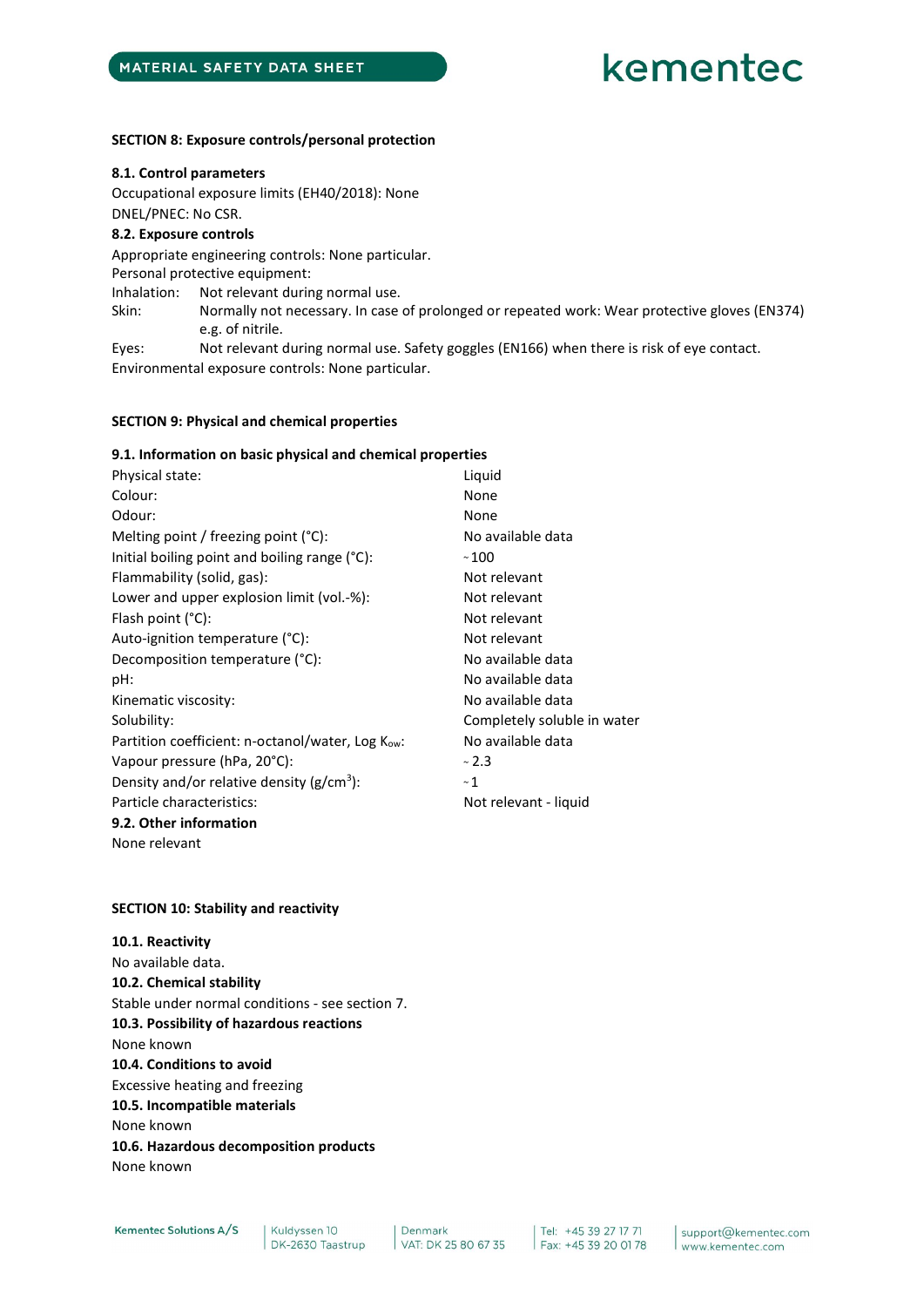#### SECTION 11: Toxicological information

### 11.1. Information on hazard classes as defined in Regulation (EC) No 1272/2008:

Acute toxicity: Based on available data, the classification criteria are not met. Skin corrosion/irritation: Based on available data, the classification criteria are not met. Serious eye damage/irritation: Based on available data, the classification criteria are not met. Respiratory or skin sensitization: Based on available data, the classification criteria are not met. Germ cell mutagenicity: Based on available data, the classification criteria are not met. Carcinogenicity: Based on available data, the classification criteria are not met. Reproductive toxicity: Based on available data, the classification criteria are not met. STOT-single exposure: Based on available data, the classification criteria are not met. STOT-repeated exposure: Based on available data, the classification criteria are not met. Aspiration hazard: Based on available data, the classification criteria are not met.

#### No declarable substances.

Information on likely routes of exposure: Skin and ingestion. Symptoms: Inhalation: Inhalation is unlikely when used as recommended. Skin: May cause slight irritation. Eyes: May cause slight irritation. Ingestion: May cause slight irritation of the gastrointestinal tract. Chronic effects: None known 11.2. Information on other hazards: None known

#### SECTION 12: Ecological information

## 12.1. Toxicity No declarable substances. 12.2. Persistence and degradability No declarable substances. 12.3. Bioaccumulative potential No declarable substances. 12.4. Mobility in soil No available or applicable data. 12.5. Results of PBT and vPvB assessment No ingredients are PBT/vPvB, according to the criteria in REACH Annex XIII. 12.6. Endocrine disrupting properties: None known. 12.7. Other adverse effects None known.

## SECTION 13: Disposal considerations

#### 13.1. Waste treatment methods

Disposal should be according to local, state or national legislation. Dispose of through authority facilities or pass to chemical disposal company.

#### EWC-code:

16 05 09 (mixture itself) 15 02 03 (Paper towel, inert material etc. contaminated with the mixture)